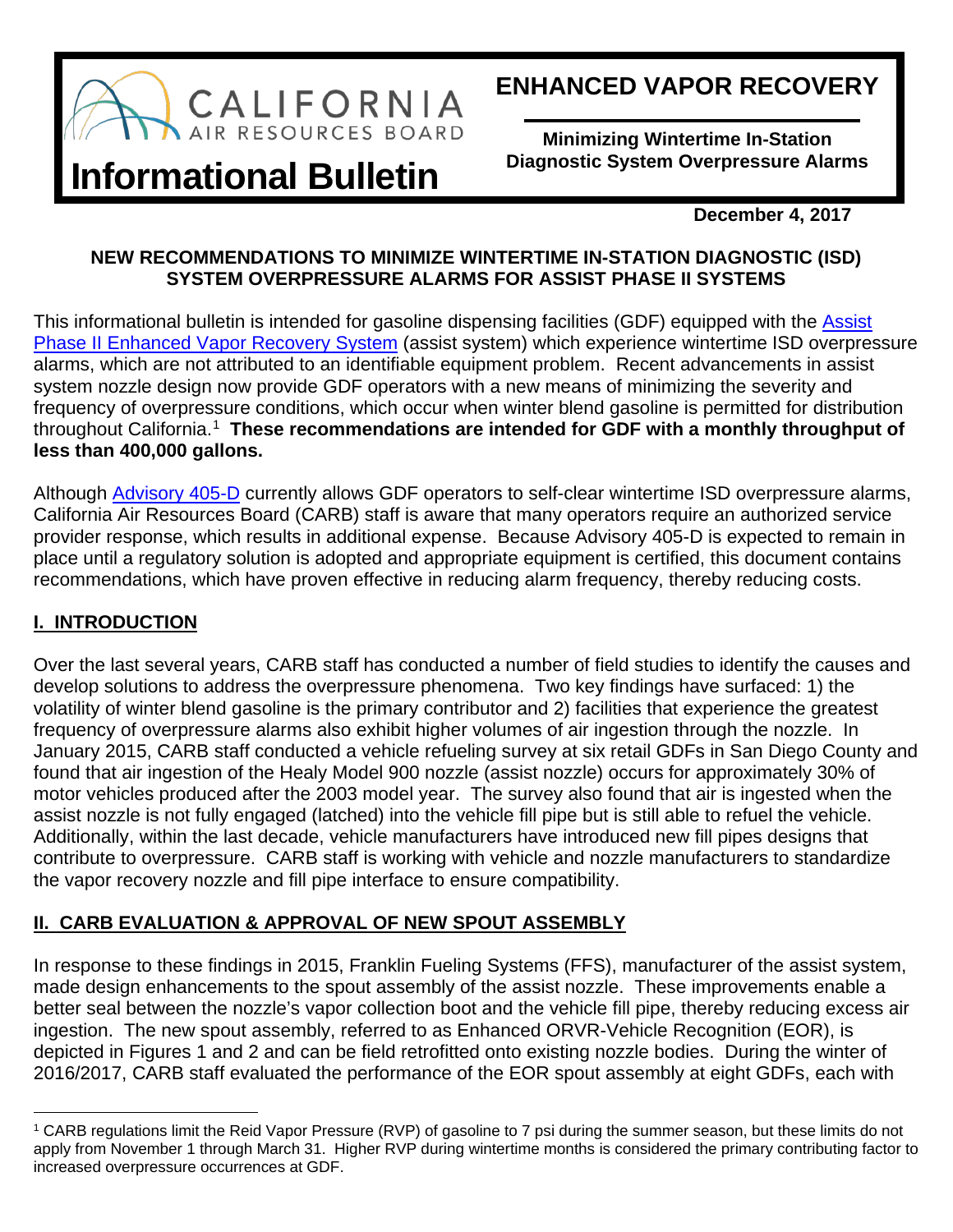Informational Bulletin: Minimizing Wintertime ISD Overpressure Alarms for Assist Systems Page 2

differing operating conditions. On August 23, 2017, the new spout assembly was certified by CARB per "Revision V" of Executive Orders [VR-201](https://www.arb.ca.gov/vapor/eos/eo-vr201/eo-vr201.htm) and [VR-202.](https://www.arb.ca.gov/vapor/eos/eo-vr202/eo-vr202.htm) Although CARB certified the EOR spout assemblies, either field retrofitted or factory new nozzles, CARB staff determined that the factory new nozzles outperformed field retrofitted nozzles and therefore, suggest installation of factory new nozzles.

In addition to EOR spout assembly installation, steps were taken to minimize air ingestion by lowering the vapor to liquid ratio, ensuring proper fuel dispensing rates and dispenser vapor return line plumbing is free of leaks. This is referred to as vapor recovery system optimization.

## **III. VOLUNTARY ACTIONS TO MINIMIZE ISD OVERPRESSURE ALARM OCCURRENCES**

The following steps are recommended to minimize the frequency of wintertime ISD overpressure alarms and to reduce associated emissions. As previously stated, these recommendations are intended for GDF with a monthly gasoline throughput of less than 400,000 gallons. These steps should only be conducted by a factory trained service technician/service provider.

- 1. Replace existing assist nozzles with the new (factory assembled) nozzles equipped with the EOR spout assembly according to Section 2 of the CARB Approved Installation, Operation and Maintenance Manual (IOM) for the assist system. The new EOR nozzles are anticipated to be available from FFS in January 2018.
- 2. Adjust the vapor-to-liquid (V/L) ratio setting of each nozzle between 0.95 and 1.0 according to Section 2 of the CARB Approved Installation, Operation and Maintenance Manual (IOM) for the assist system. Per Exhibit 2 of the assist system Executive Order, the allowable V/L range of the nozzle is 0.95 to 1.15. Lowering the V/L ratio to the lower end of the allowable range is effective in reducing excess air ingestion.
- 3. Perform dispenser vapor line integrity testing according to Section 8 of the CARB Approved Installation, Operation and Maintenance Manual (IOM) for the assist system. If dispenser vapor line leaks are present, make appropriate repairs and retest. Small leaks within the dispenser vapor plumbing may contribute to excess air ingestion.
- 4. Ensure that the gasoline dispensing rate at each nozzle is maintained between 6.0 and 10 gallons per minute per Exhibit 2 of the assist system Executive Order. When flow rates drop below this range, the assist nozzle will collect excess air and the nozzle primary shut off is compromised.
- 5. Unless recently performed within the last twelve months, conduct [TP-201.1E](https://www.arb.ca.gov/testmeth/vol2/tp201.1e_Oct2003.pdf) to determine that the pressure vacuum (P/V) vent valve is operating within the appropriate leak rate and cracking pressure ranges. Replace the P/V vent valve if failures are observed.

## **IV. INCENTIVE PROGRAM FOR NOZZLE REPLACEMENT**

To encourage voluntary early replacement of existing assist nozzles with EOR nozzles, FFS will offer eligible station owners with a 'Double Core Credit' incentive program until December 31, 2018.

#### **V. CONTACT INFORMATION**

If you have questions regarding this informational bulletin, please contact your local air district (list of air district contacts is available at <http://www.arb.ca.gov/vapor/EVRDistrictContacts.pdf> ) or CARB vapor